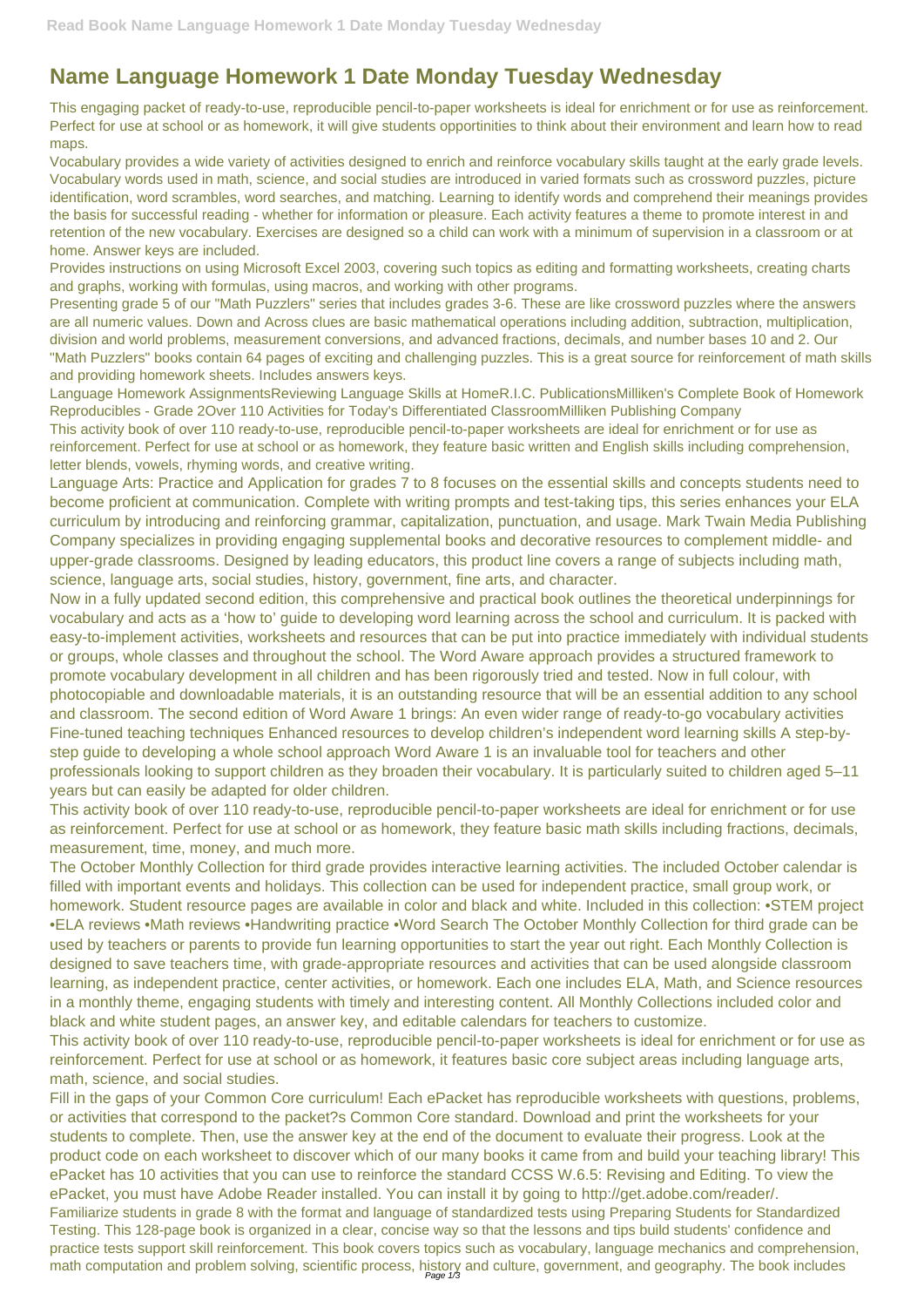reproducibles and an answer key.

Spectrum Test Prep Grade 2 includes strategy-based activities for language arts and math, test tips to help answer questions, and critical thinking and reasoning. The Spectrum Test Prep series for grades 1 to 8 was developed by experts in education and was created to help students improve and strengthen their test-taking skills. The activities in each book not only feature essential practice in reading, math, and language arts test areas, but also prepare students to take standardized tests. Students learn how to follow directions, understand different test formats, use effective strategies to avoid common mistakes, and budget their time wisely. Step-by-step solutions in the answer key are included. These comprehensive workbooks are an excellent resource for developing skills for assessment success. Spectrum, the best-selling workbook series, is proud to provide quality educational materials that support your studentsÕ learning achievement and success.

Time-saving strategies for Resourece/Special Education Class Teachers and Administration Staff. This unit: defines the special needs process, includes a monthly calendar to organize and plan ahead, provides O.S.R.s, a tool for programme planning and gleaning pertinent information from O.S.R.s, gives a closer look at all students, explains how to be a more efficient Resource Teacher, and is an effective use of volunteers.

Expand second grade students' knowledge base and prepare them for Next Generation Assessments by incorporating these engaging, rigorous practice exercises into their daily learning. The practice tests in this e-book are the perfect preparation tool for Smarter Balanced Assessment Consortium (SBAC), Partnership for Assessment of Readiness for College and Careers (PARCC), State of Texas Assessment of Academic Readiness (STAAR), and other state testing. Higher-level questions, multi-step problems, and higher-order thinking skills required on these tests will take a lot of practice before students can become comfortable with the test. By implementing this resource into instruction, students will expand their skill set and be given the necessary tools needed to excel on these assessments. Featuring TIME FOR KIDS® content, this digital resource offers experience with questions similar to those that appear on today's assessments and includes ten high-interest informational texts, four engaging literature passages, three poems, and three reader's theater scripts; 16 as standalone exercise texts and two sets of paired exercise texts. Each text incorporates: questions for key ideas and details, craft and structure, integration of knowledge and ideas, and one or two constructed response questions based on technology-enhanced questions on the real tests. Not only will students enjoy preparing for assessments through these exercises, educators will feel fulfilled knowing they're setting their students up for 21st century success.

The perfect resource for teaching young children important basic skills! Each of these 32-page activity books is packed with ageappropriate reproducible activity sheets. Activities build upon one another, allowing young learners to add to existing knowledge while applying newly-acquired skills and concepts. Appealing art makes each page fun! A skills matrix is included with each title. With more than 110 easy-to-use, reproducible worksheets, this series is ideal for enrichment or for use as reinforcement. The instant activities in these books are perfect for use at school or as homework. They feature basic core subject areas including language arts, math, science, and social studies.

Provide students with plenty of practice in place value and addition with and without regrouping. Begin with the numbers 1–10 and work up to adding hundreds by following the presented order, or use the worksheets in any order that best meets a child's needs. An answer key is included and can be removed for easier use. Teachers, parents, and students will all find this book helpful. Well over 4,000 pages ... Developed by I Corps Foreign Language Training Center Fort Lewis, WA For the Special Operations

The Behavior Education Program (BEP) was developed for the approximately 10-15% of students who fail to meet schoolwide disciplinary expectations but do not yet require intensive, individualized services. Clear, step-by-step guidelines are provided for implementing the approach, which incorporates daily behavioral feedback, positive adult attention, and increased home-school collaboration. --from publisher description

Spectrum Test Prep Grade 5 includes strategy-based activities for language arts and math, test tips to help answer questions, and critical thinking and reasoning. The Spectrum Test Prep series for grades 1 to 8 was developed by experts in education and was created to help students improve and strengthen their test-taking skills. The activities in each book not only feature essential practice in reading, math, and language arts test areas, but also prepare students to take standardized tests. Students learn how to follow directions, understand different test formats, use effective strategies to avoid common mistakes, and budget their time wisely. Step-by-step solutions in the answer key are included. These comprehensive workbooks are an excellent resource for developing skills for assessment success. Spectrum, the best-selling workbook series, is proud to provide quality educational materials that support your students' learning achievement and success.

Drawing on 15 years of research and teaching in low-income schools, Claude Goldenberg provides a powerful model of school change. Illustrating the everyday dynamics experienced by teachers, administrators, and students, the text focuses on successful reform efforts in an elementary school in the metropolitan Los Angeles area that serves a predominantly bilingual, Latino population.

This engaging packet of ready-to-use, reproducible pencil-to-paper worksheets is ideal for enrichment or for use as reinforcement. Perfect for use at school or as homework, it will give students opportinities to think about the people and places that make up their community.

Have your students practice math while creating decorations for the classroom! Mathcrafts presents a fun way for students to

reinforce their basic math skills. First, students complete math problems which are printed on whimsical worksheets. Then, they can color, cut, and paste the pictures together. The finished project is a colorful work of art that is a testament to their mastery of math!

Welcome, and thanks for choosing "A Support Curriculum for Language Arts, Grade 3." This curriculum has been developed to provide accommodations to assist students in meeting state and national standards and for educators who teach and support students in the educational process. This information: \*Assists in meeting state and national standards \*Improves Test Scores \*Organizes Standards in Scope and Sequence \*Helps Align Curriculum \*Identifies Students Missing Skills \*Provides for Alternate Assessment

Facilitate a love of language with students in grades 4 and up using Jumpstarters for Figurative Language: Short Daily Warm-Ups for the Classroom! This 48-page resource covers dictionary imagery, similes, metaphors, adages, idioms, clichés, personification, allusions, symbolism, hyperboles, and synecdoche. It includes five warm-ups per reproducible page, answer keys, and suggestions for use.